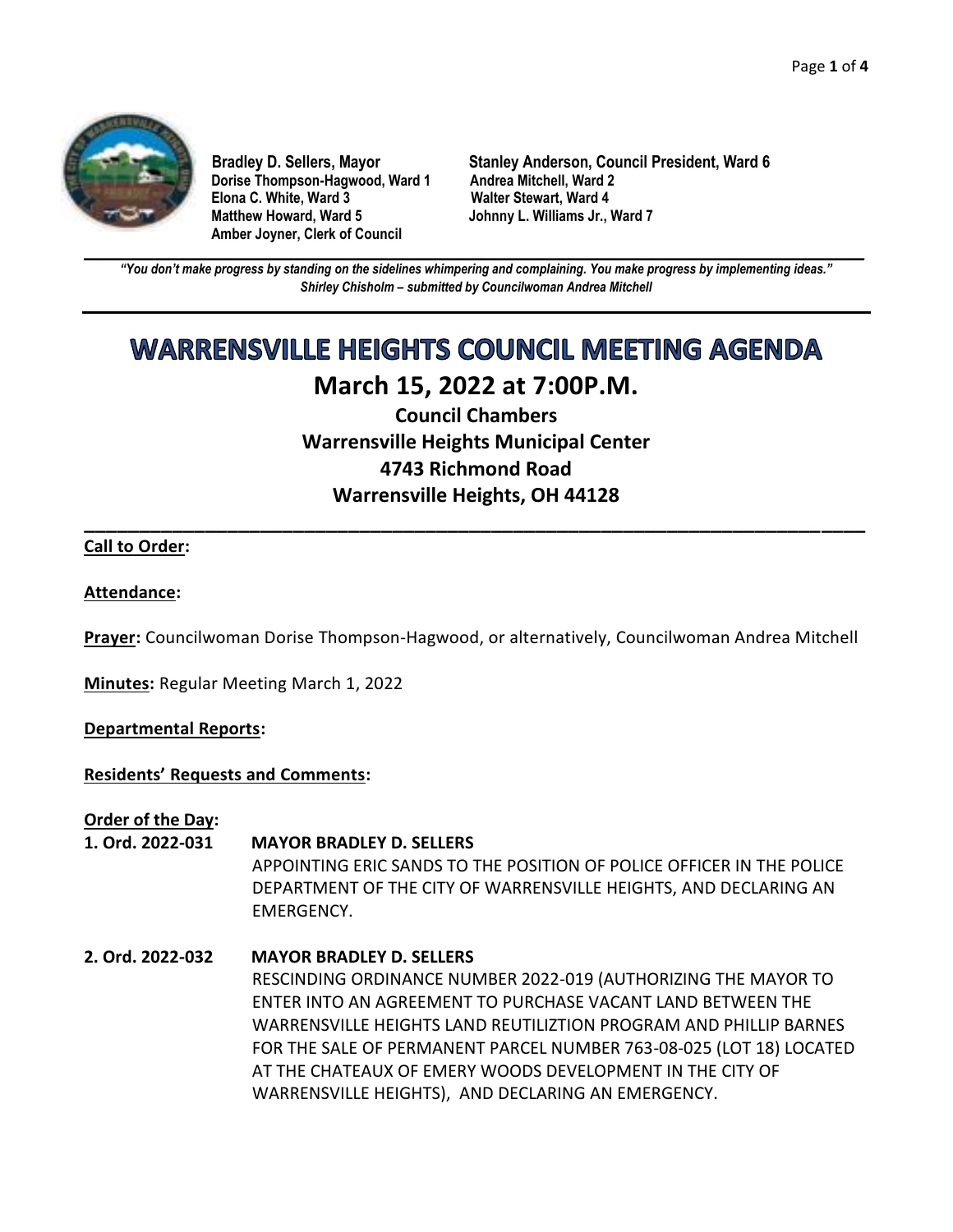**3. Ord. 2022-033 COUNCILWOMAN DORISE HAGWOOD AND COUNCILWOMAN ANDREA MITCHELL (SAFETY COMMITTEE CHAIR)** AMENDING SECTION 139.08 DOG WARDEN OF THE WARRENSVILLE HEIGHTS CODIFIED ORDINANCES IN ORDER TO CORRECT THE NAME OF THE POSITION.

#### **4. Ord. 2022-034 MAYOR BRADLEY D. SELLERS**

AUTHORIZING THE ADMINISTRATION OF THE CITY OF WARRENSVILLE HEIGHTS TO ENTER INTO A PERSONAL SERVICES AGREEMENT WITH BTE ENTERPRISES COMPANY, LLC TO PROVIDE PROFESSIONAL CONSULTING SERVICES TO SUPPLEMENT THE ECONOMIC DEVELOPMENT DEPARTMENT OF THE CITY BEGINNING JANUARY 1, 2022 AND ENDING DECEMBER 31, 2023, AND DECLARING AN EMERGENCY.

## **5. Ord. 2022-035 MAYOR BRADLEY D. SELLERS**

AUTHORIZING THE ADMINISTRATION OF THE CITY OF WARRENSVILLE HEIGHTS TO TAKE ALL ACTIONS NECESSARY TO ACCEPT THE NORTHEAST OHIO PUBLIC ENERGY COUNCIL (NOPEC) 2022 ENERGIZED COMMUNITY GRANT FUNDS, AND DECLARING AN EMERGENCY.

## **6. Ord. 2022-036 MAYOR BRADLEY D. SELLERS**

AUTHORIZING THE MAYOR TO ENTER INTO A SOLUTIONS AGREEMENT IN AN AMOUNT NOT TO EXCEED \$52,555.40 WITH ARCTIC WOLF NETWORKS, INC. TO PROVIDE SECURITY INFORMATION AND EVENT MANAGEMENT FOR THE CITY OF WARRENSVILLE HEIGTHS FOR THE PERIOD BEGINNING MAY 1, 2022 AND ENDING APRIL 30, 2023 PURSUANT TO A NATIONAL COOPERATIVE PURCHASING ALLIANCE CONTRACT, AND DECLARING AN EMERGENCY.

## **7. Ord. 2022-037 MAYOR BRADLEY D. SELLLERS**

AUTHORIZING THE ADMINISTRATION OF THE CITY OF WARRENSVILLE HEIGHTS TO ENTER INTO AN AGREEMENT WITH GROUND PRO, LLC TO PROVIDE LANDSCAPING SERVICES AT THE WARRENSVILLE HEIGHTS MUNICIPAL CENTER DURING THE 2022 LANDSCAPE SEASON, AND DECLARING AN EMERGENCY.

## **8. Ord. 2022-038 MAYOR BRADLEY D. SELLLERS**

AUTHORIZING THE ADMINISTRATION TO AMEND THE APPROPRIATIONS IN ORDER TO INCLUDE THE 2021 ROLLOVER ENCUMBRANCES OF THE CITY OF WARRENSVILLE HEIGHTS FOR THE YEAR ENDING DECEMBER 31, 2022, AND DECLARING AN EMERGENCY.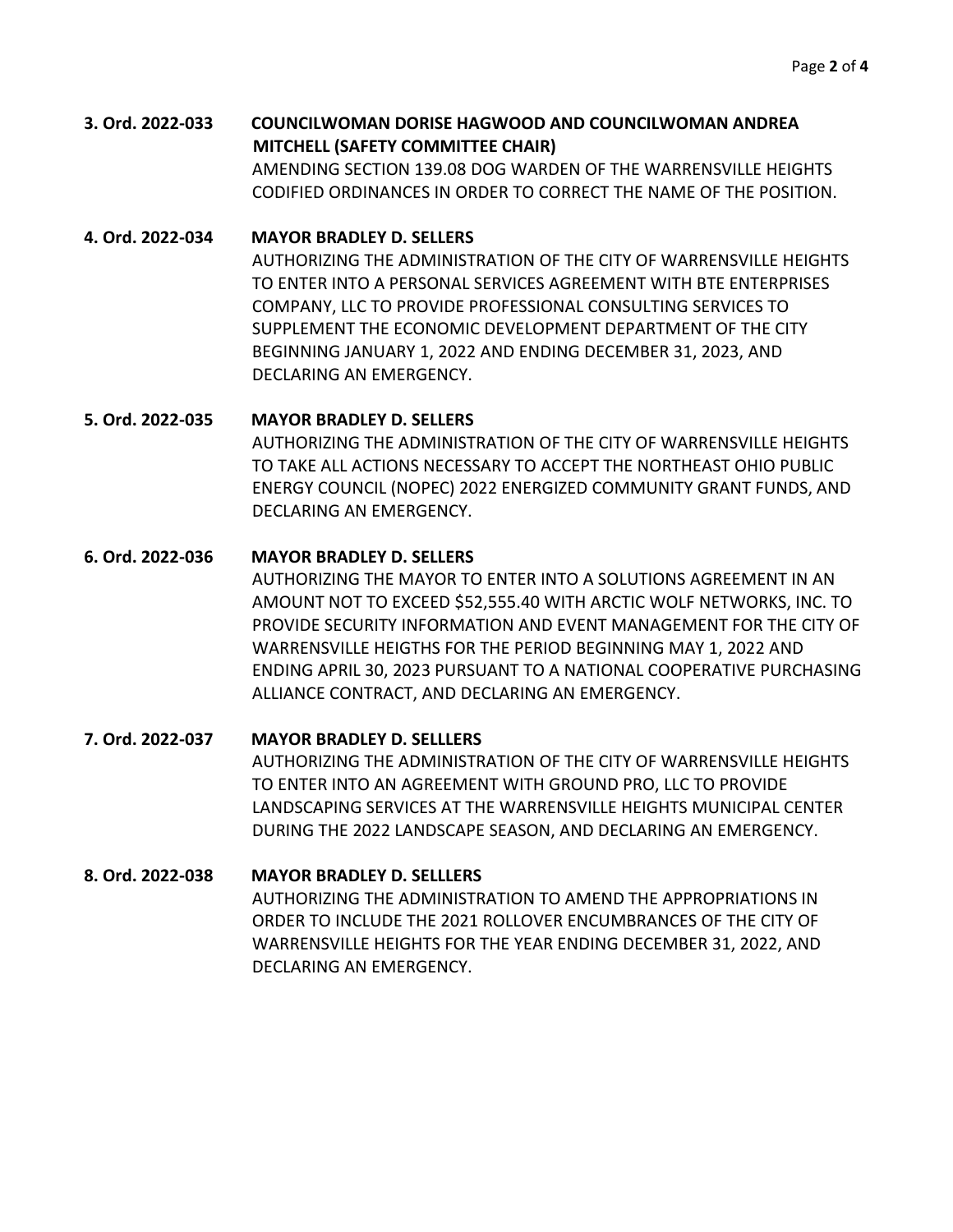## **9. Ord. 2022-039 MAYOR BRADLEY D. SELLERS**

AUTHORIZING THE MAYOR TO PURCHASE A DUMP BODY SNOW AND ICE CONTROL EQUIPMENT PACKAGE IN AN AMOUNT NOT TO EXCEED \$76,461.00 FROM CONCORD ROAD EQUIPMENT MFG., LLC PURSUANT TO A STATE TERM CONTRACT FOR USE IN THE WARRENSVILLE HEIGHTS SERVICE DEPARTMENT, AND DECLARING AN EMERGENCY.

#### **10. Ord. 2022-040 MAYOR BRADLEY D. SELLERS**

AUTHORIZING THE MAYOR TO RENEW A SERVICES AGREEMENT WITH CLEVELAND CLINIC WELLNESS ENTERPRISE, LLC ON BEHALF OF ITS LIFESTYLE EMPLOYEE ASSISTANCE PROGRAM SERVICES FOR \$3,510.00 FOR THE PERIOD FEBRUARY 1, 2022 THROUGH DECEMBER 31, 2023, AND DECLARING AN EMERGENCY.

#### **11. Res. 2022-016 MAYOR BRADLEY D. SELLERS**

AUTHORIZING CITY OF WARRENSVILLE HEIGHTS TO PARTICIPATE IN THE OHIO DEPARTMENT OF TRANSPORTATION (ODOT) COOPERATIVE PURCHASING PROGRAM, AND DECLARING AN EMERGENCY.

#### **12. Ord. 2022-041 MAYOR BRADLEY D. SELLERS**

AUTHORIZING THE MAYOR TO PURCHASE A SINGLE AND TANDEM AXLE CAB AND CHASSIS IN AN AMOUNT NOT TO EXCEED \$89,777.00 FROM RUSH TRUCK CENTERS OF OHIO, INC. PURSUANT TO THE OHIO DEPARTMENT OF TRANSPORTATION COOPERATIVE PURCHASING PROGRAM FOR USE IN THE WARRENSVILLE HEIGHTS SERVICE DEPARTMENT, AND DECLARING AN EMERGENCY.

## **13. Res. 2022-017 MAYOR BRADLEY D. SELLERS**

AUTHORIZING THE CITY OF WARRENSVILLE HEIGHTS TO DONATE \$4,000.00 TO THE UNIVERSITY HOSPITALS RAINBOW BABIES AND CHILDREN'S HOSPITAL TO ASSIST WITH THE UNIVERSITY HOSPITAL RAINBOW INJURY PREVENTION CENTER'S SAFE SITTER COURSE SCHOLARSHIPS FOR STUDENTS IN GRADES SIX THROUGH EIGHT OF THE WARRENSVILLE HEIGHTS CITY SCHOOL DISTRICT.

## **14. Res. 2022-018 MAYOR BRADLEY D. SELLERS**

AUTHORIZING THE CITY OF WARRENSVILLE HEIGHTS TO DONATE \$10,000.00 TO THE OHIO UNIVERSITY HERITAGE COLLEGE OF OSTEOPATHIC MEDICINE (OUHCOM) TO CONTINUE ITS ASPIRING DOCTORS PROGRAM SERVING THE STUDENTS IN GRADES ELEVEN THROUGH TWELVE OF THE WARRENSVILLE HEIGHTS CITY SCHOOL DISTRICT.